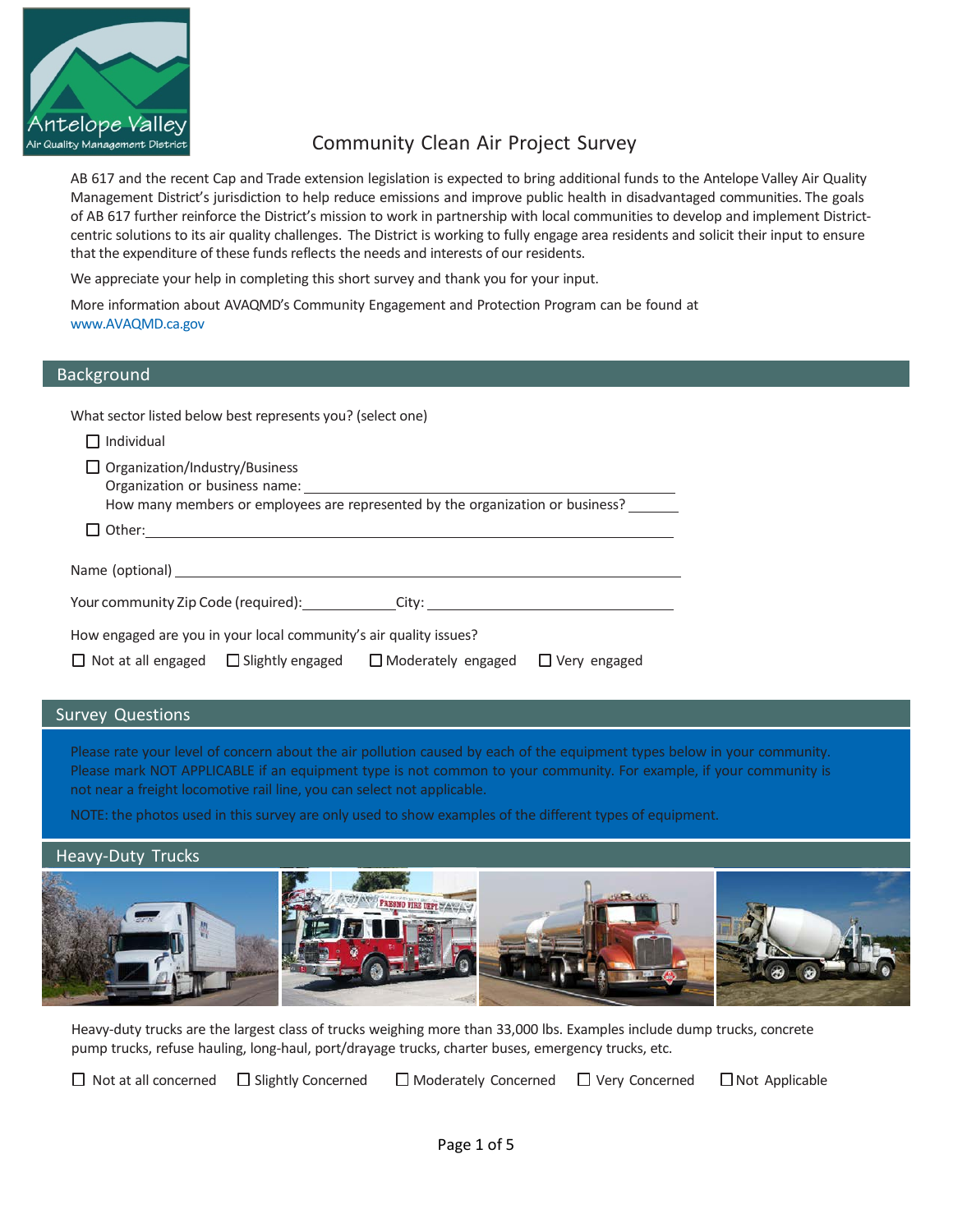

Medium heavy-duty trucks, weighing between 19,501 lbs and 33,000 lbs, are larger than light-duty trucks but smaller than heavy-duty trucks. Examples include, delivery trucks and tow trucks.

 $\Box$  Not at all concerned  $\Box$  Slightly Concerned  $\Box$  Moderately Concerned  $\Box$  Very Concerned  $\Box$  Not Applicable



Light heavy-duty trucks are smaller trucks weighing between 14,001 lbs and 19,000 lbs. Examples include small delivery trucks, large vans, work/utility trucks, etc.

- $\Box$  Not at all concerned  $\Box$  Slightly Concerned  $\Box$  Moderately Concerned  $\Box$  Very Concerned  $\Box$  Not Applicable
	-



A type of bus owned, or operated by a school or contractor regularly used to transport students to and from school or school-related activities. This does not include charter buses or transit buses.

 $\Box$  Not at all concerned  $\Box$  Slightly Concerned  $\Box$  Moderately Concerned  $\Box$  Very Concerned  $\Box$  Not Applicable



A bus that provides transportation to the public, charges set fares, and runs on fixed routes. Examples include MAX, FAX, GET bus, Greyhound, etc.

 $\Box$  Not at all concerned  $\Box$  Slightly Concerned  $\Box$  Moderately Concerned  $\Box$  Very Concerned  $\Box$  Not Applicable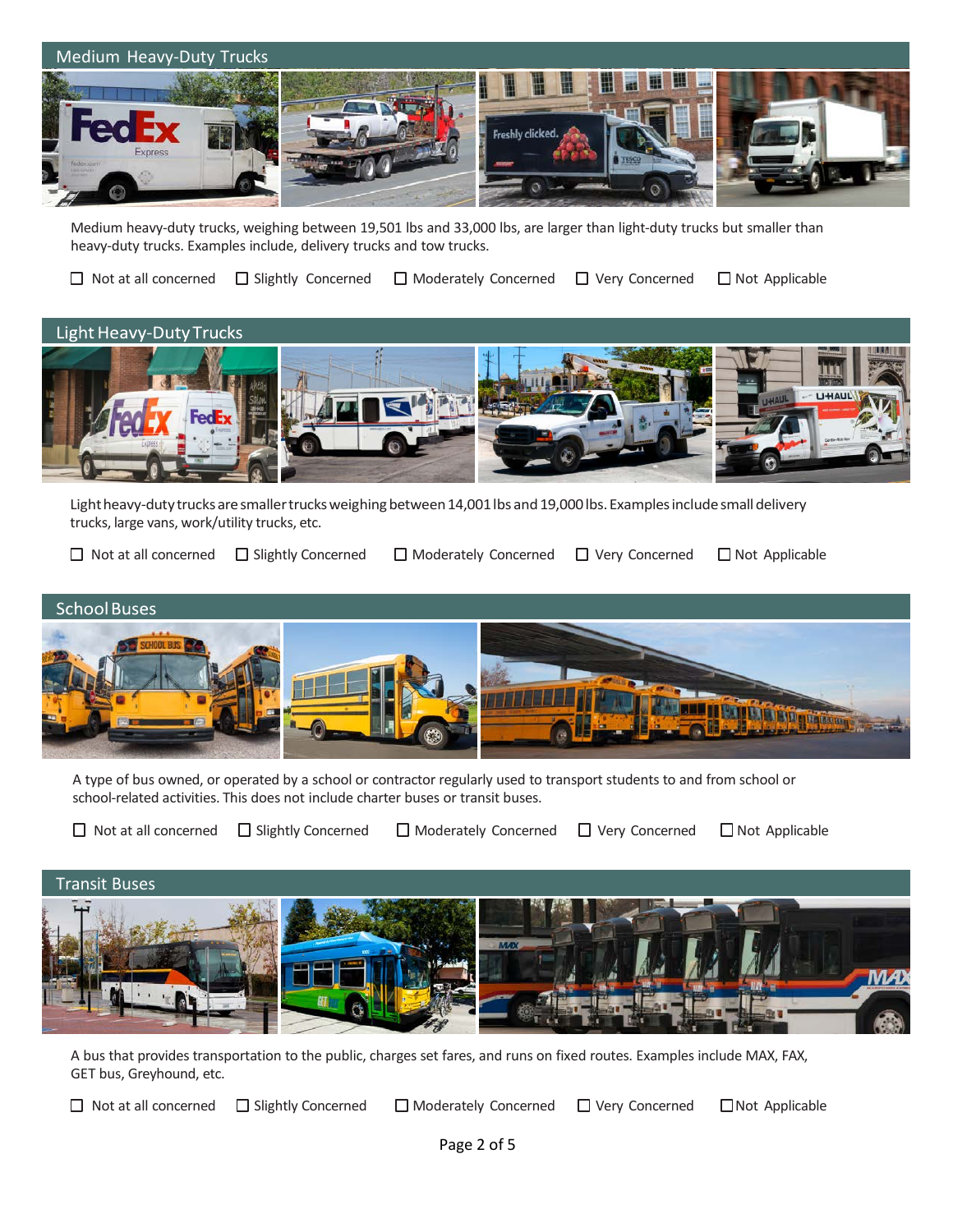

A car, truck or van that is intended primarily for passenger transportation. Examples include vehicles owned for personal use or business (taxi, rideshare, private fleet, etc.) use.

 $\Box$  Not at all concerned  $\Box$  Slightly Concerned  $\Box$  Moderately Concerned  $\Box$  Very Concerned  $\Box$  Not Applicable



A vehicle that runs on rails and is used for moving railroad cargo cars. Examples include BNSF and Union Pacific

 $\Box$  Not at all concerned  $\Box$  Slightly Concerned  $\Box$  Moderately Concerned  $\Box$  Very Concerned  $\Box$  Not Applicable



A vehicle that runs on rails and provides transportation to the public, charges set fares, and runs on fixed routes. Examples include Amtrak and ACE.

 $\Box$  Not at all concerned  $\Box$  Slightly Concerned  $\Box$  Moderately Concerned  $\Box$  Very Concerned  $\Box$  Not Applicable



Equipment specially designed for executing construction tasks, most frequently ones involving earthwork operations. Examples include loaders, excavators, bulldozers, cranes, etc.

 $\Box$  Not at all concerned  $\Box$  Slightly Concerned  $\Box$  Moderately Concerned  $\Box$  Very Concerned  $\Box$  Not Applicable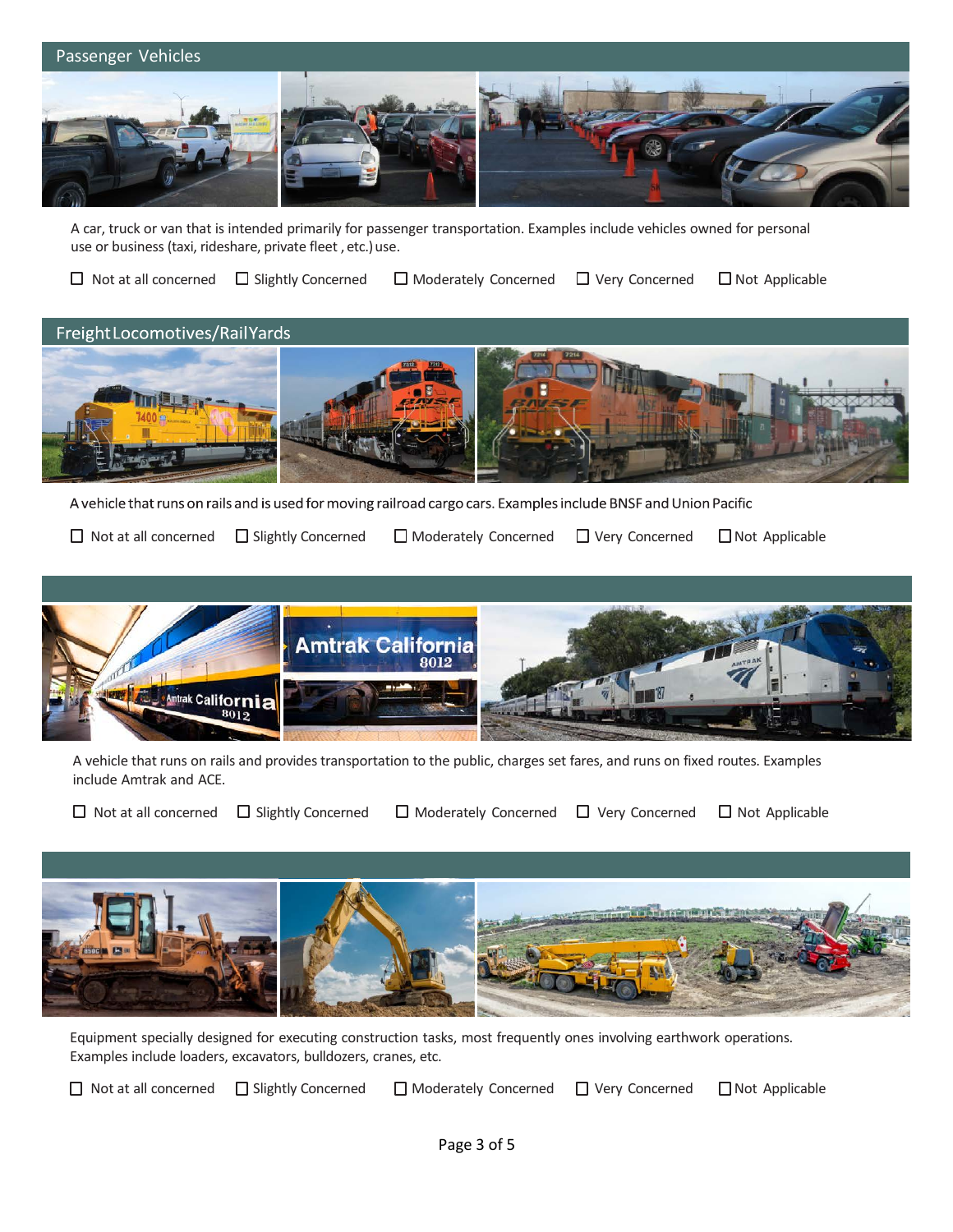

Equipment used to move objects short distances for warehouse or freight operations. Examples include forklifts, yard goats, etc.

 $\Box$  Not at all concerned  $\Box$  Slightly Concerned  $\Box$  Moderately Concerned  $\Box$  Very Concerned  $\Box$  Not Applicable



Equipment used in agricultural operations. Examples include tractors, loaders, harvesters, ag pumps, etc.

 $\Box$  Not at all concerned  $\Box$  Slightly Concerned  $\Box$  Moderately Concerned  $\Box$  Very Concerned  $\Box$  Not Applicable



Equipment used in lawn and garden. Examples include gasoline lawn-mowers, leaf blowers, string trimmers and other gasoline-powered equipment, etc.

 $\Box$  Not at all concerned  $\Box$  Slightly Concerned  $\Box$  Moderately Concerned  $\Box$  Very Concerned  $\Box$  Not Applicable

### Other Concerns

Are there any other sources of air pollution that concern you or impact your community, such as fugitive dust, smoke, etc. If so, please explain.

 \_\_\_\_\_\_\_\_\_\_\_\_\_\_\_\_\_\_\_\_\_\_\_\_\_\_\_\_\_\_\_\_\_\_\_\_\_\_\_\_\_\_\_\_\_\_\_\_\_\_\_\_\_\_\_\_\_\_\_\_\_\_\_\_\_\_\_\_\_\_\_\_\_\_\_\_\_\_\_\_\_\_\_\_\_\_\_\_\_\_\_\_\_\_\_\_\_\_\_\_\_\_\_\_\_\_ \_\_\_\_\_\_\_\_\_\_\_\_\_\_\_\_\_\_\_\_\_\_\_\_\_\_\_\_\_\_\_\_\_\_\_\_\_\_\_\_\_\_\_\_\_\_\_\_\_\_\_\_\_\_\_\_\_\_\_\_\_\_\_\_\_\_\_\_\_\_\_\_\_\_\_\_\_\_\_\_\_\_\_\_\_\_\_\_\_\_\_\_\_\_\_\_\_\_\_\_\_\_\_\_\_\_ \_\_\_\_\_\_\_\_\_\_\_\_\_\_\_\_\_\_\_\_\_\_\_\_\_\_\_\_\_\_\_\_\_\_\_\_\_\_\_\_\_\_\_\_\_\_\_\_\_\_\_\_\_\_\_\_\_\_\_\_\_\_\_\_\_\_\_\_\_\_\_\_\_\_\_\_\_\_\_\_\_\_\_\_\_\_\_\_\_\_\_\_\_\_\_\_\_\_\_\_\_\_\_\_\_\_